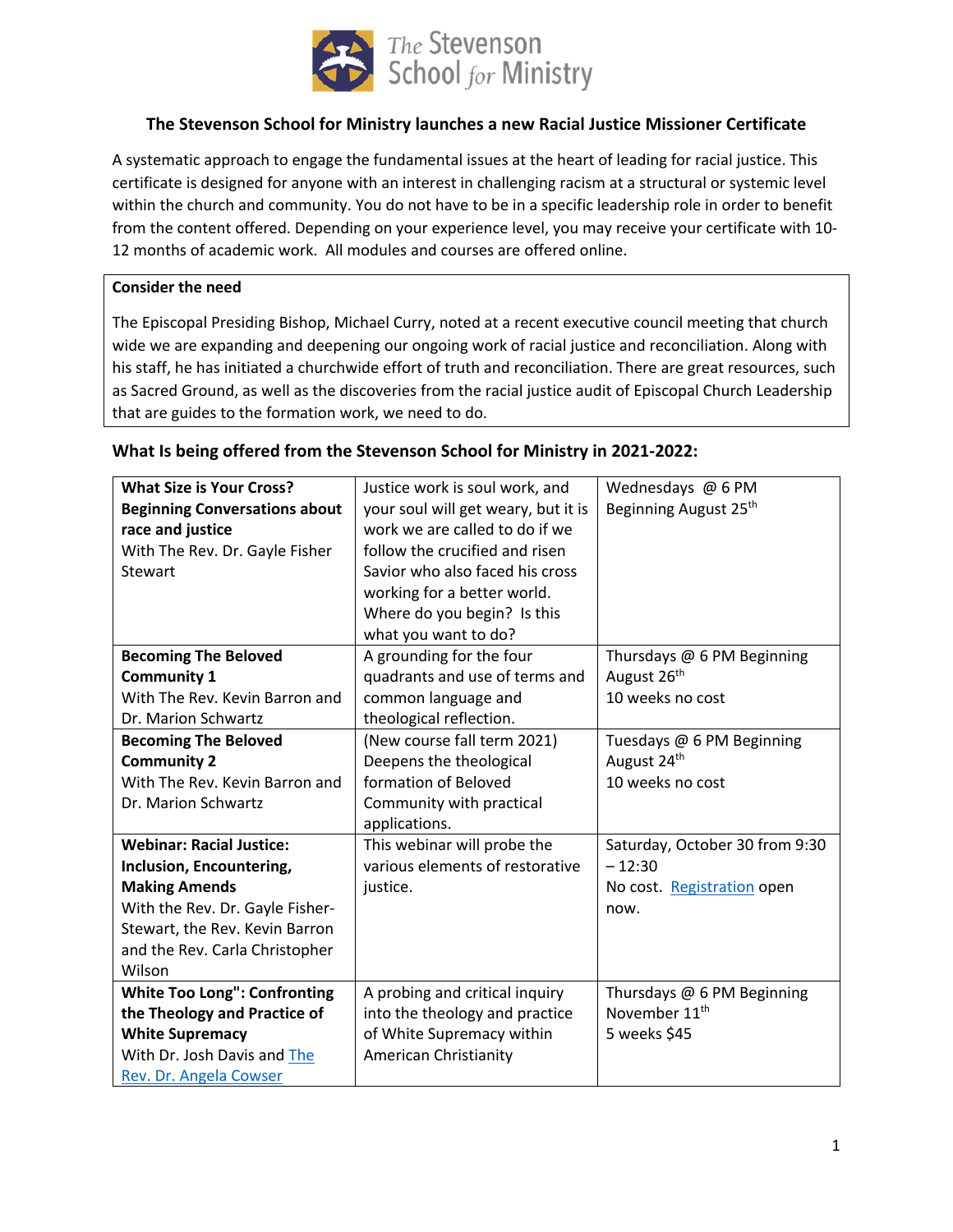

| <b>Liberation Theology</b><br>With Dr. Josh Davis                                                                                                                 | Theology elective: Liberation<br>theology is founded on the idea<br>that God's salvation of us<br>always means freedom - not<br>just freedom from sin and<br>death, but from all the ways<br>that sin and death hold us in<br>bondage. | Thursdays @ 7 PM Beginning<br>November 11 <sup>th</sup><br>10 weeks \$300 for CE unit, \$100<br>for audit<br>Scholarships available to<br>Diocese CPA students |
|-------------------------------------------------------------------------------------------------------------------------------------------------------------------|----------------------------------------------------------------------------------------------------------------------------------------------------------------------------------------------------------------------------------------|----------------------------------------------------------------------------------------------------------------------------------------------------------------|
| <b>Advent Series: Finding our way,</b><br>following the north star to<br>racial justice<br>With the Rev. Kevin Barron and<br>the Rev. Carla Christopher<br>Wilson | This Advent series unites the<br>journey towards justice of 2000<br>years ago with our pilgrimage<br>towards racial justice today.                                                                                                     | Wednesdays @ 7 PM Beginning<br>December 1 <sup>st</sup><br>4 weeks no cost                                                                                     |
| <b>Repairing the Breach</b><br>With the Rev. Dr. Gayle Fisher-<br><b>Stewart</b>                                                                                  | Creating social justice will be<br>studied though examination of<br>sermons and essays, key biblical<br>texts, and assessing our<br>personal journey towards God's<br>kingdom                                                          | Beginning the week of February<br>14, 2022<br>10 weeks \$45 or no cost with<br>Shaped by Faith voucher                                                         |
| <b>Act on Immigration Injustices</b><br>With Christina Luo, Esq.                                                                                                  | Learn how the church<br>responds and supports local<br>immigration initiatives as we<br>address spiritual practices that<br>lead to truth telling about<br>culture and race in the context<br>of history                               | Beginning the week of February<br>14, 2022<br>5 weeks \$45 or no cost with<br>Shaped by Faith voucher                                                          |
| <b>Philippians and Philemon:</b><br><b>Letters of Paul from Prison</b><br>With Dr. Deirdre Good                                                                   | A record of struggle and debate<br>over key social, political, ethical,<br>racial, and theological issues                                                                                                                              | Beginning the week of February<br>14, 2022<br>10 weeks \$300 for CE unit, \$100<br>for audit<br>Scholarships available to<br>Diocese CPA students              |

How do we practice of "turning" away from injustice and toward love? The Stevenson School for Ministry is offering a certificate in Social Justice with a focus on racial justice.

To begin, develop your learning plan, consider the courses and options available along with your experience, contact the Dean and develop your way forward to accomplish your specific goals. rszoke@diocesecpa.org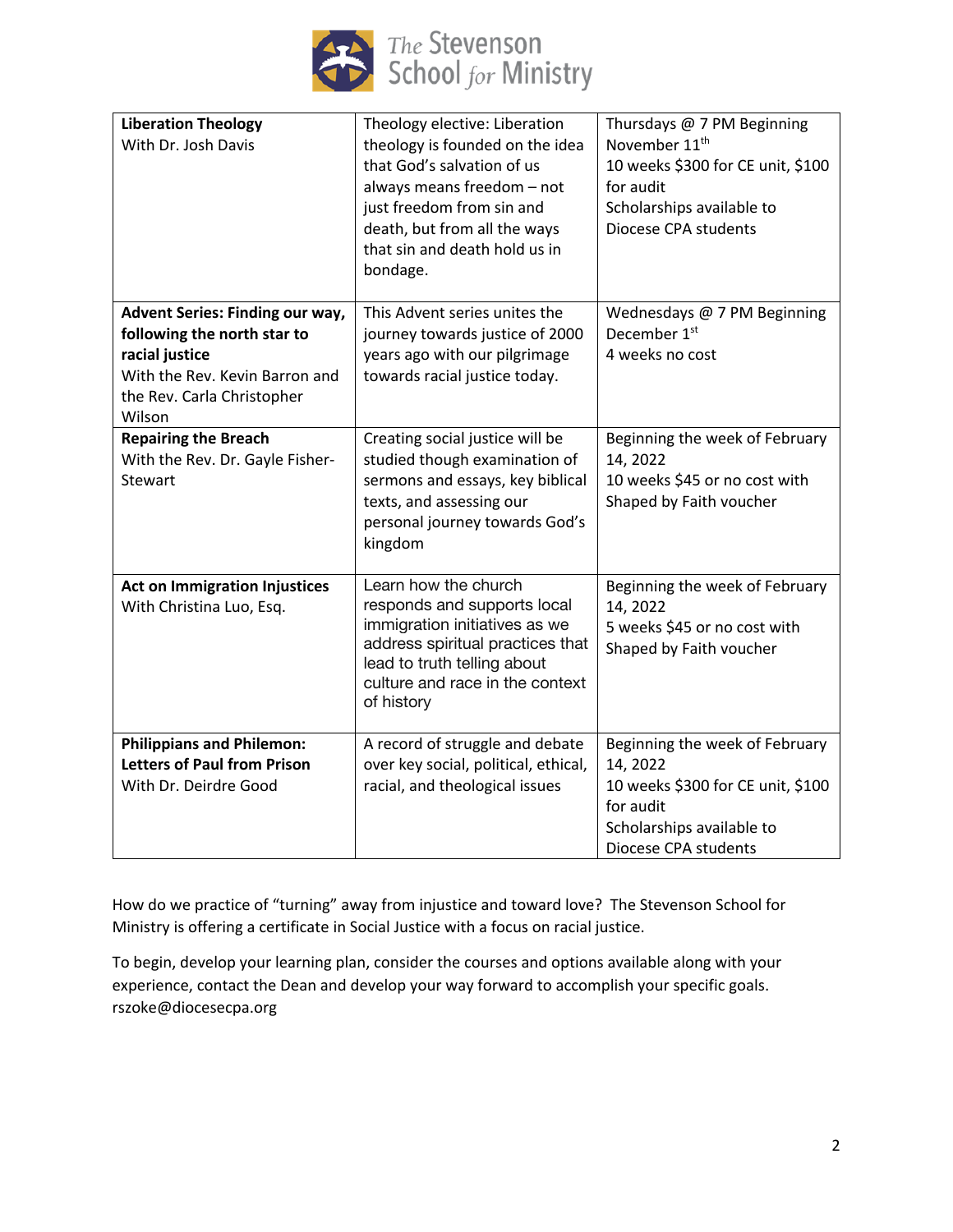

# **Develop a Learning Plan**

This certificate offers a self-structured learning approach where each student is invited to work with the Dean of SSFM to put together a learning plan that considers previous experiences, training and courses of study. SSFM offers a sequence of courses, and modules to choose from that includes offerings through Lower Susquehanna Synod-ELCA through their Justice Academy. https://www.lsselca.org/about-us/justice-ministries/toward-racial-justice/ and resources from The Episcopal Church https://www.episcopalchurch.org/michaelcurry/gathering-on-sacred-ground/

### **Theologically Centered in Baptism.**

Courses and Modules fall into two categories from which to build a learning plan

- $\triangleright$  Baptismal Promise: We will strive for justice and peace among all people, and respect the dignity of every human being
- $\triangleright$  Baptismal Promise: We will seek and serve Christ in all persons, loving our neighbors as ourselves.

Each course and module along with all training is built upon foundational principles of the Book of Common Prayer's Baptismal Covenant to engage in the promises made that lead to acting in ways that always move forward to authentic diversity and Beloved Community by

- $\triangleright$  engaging in reflective, deliberate spiritual practices as a commitment that leads toward reconciliation, healing, and justice:
- $\triangleright$  telling the truth, Proclaiming the Dream, Practicing the Way of Love, and Repairing the Breach

### **How do you begin?**

Each participant is invited to prayerfully develop their own learning plan Specifically: Name what goals or name exactly what you want to learn

Goal #1

Goal #2

Determine in the description of each goal:

- $\triangleright$  Measurable: How can you measure your learning to be sure progress is being made?
- $\triangleright$  Achievable: Can you attain each specific goal that has been set?
- $\triangleright$  Relevant: Do these goals fit into the broader needs for dismantling racism?
- $\triangleright$  Timely: Have you set target dates to keep learning on track?

Each participant is invited to form a small group either within their parish, or in their communities with friends and neighbors, thus forming a learning cohort to reflect with each other not only learning but also actions that need to be taken. We do not go this alone.

Each faculty of each course is available to offer support for you within your learning cohort.

### **Other Resources to consider**

- **<sup>❖</sup> Sacred Ground** https://www.episcopalchurch.org/sacred-ground/ a film- and readingsbased dialogue series on race, grounded in faith—need to engage with a small group.
- v **Racial Justice Audit** of Episcopal Church Leaders https://www.episcopalchurch.org/wpcontent/uploads/sites/2/2021/04/RR-Racial-Justice-Audit-Report\_ENG.pdf. To share and hold conversations within your community.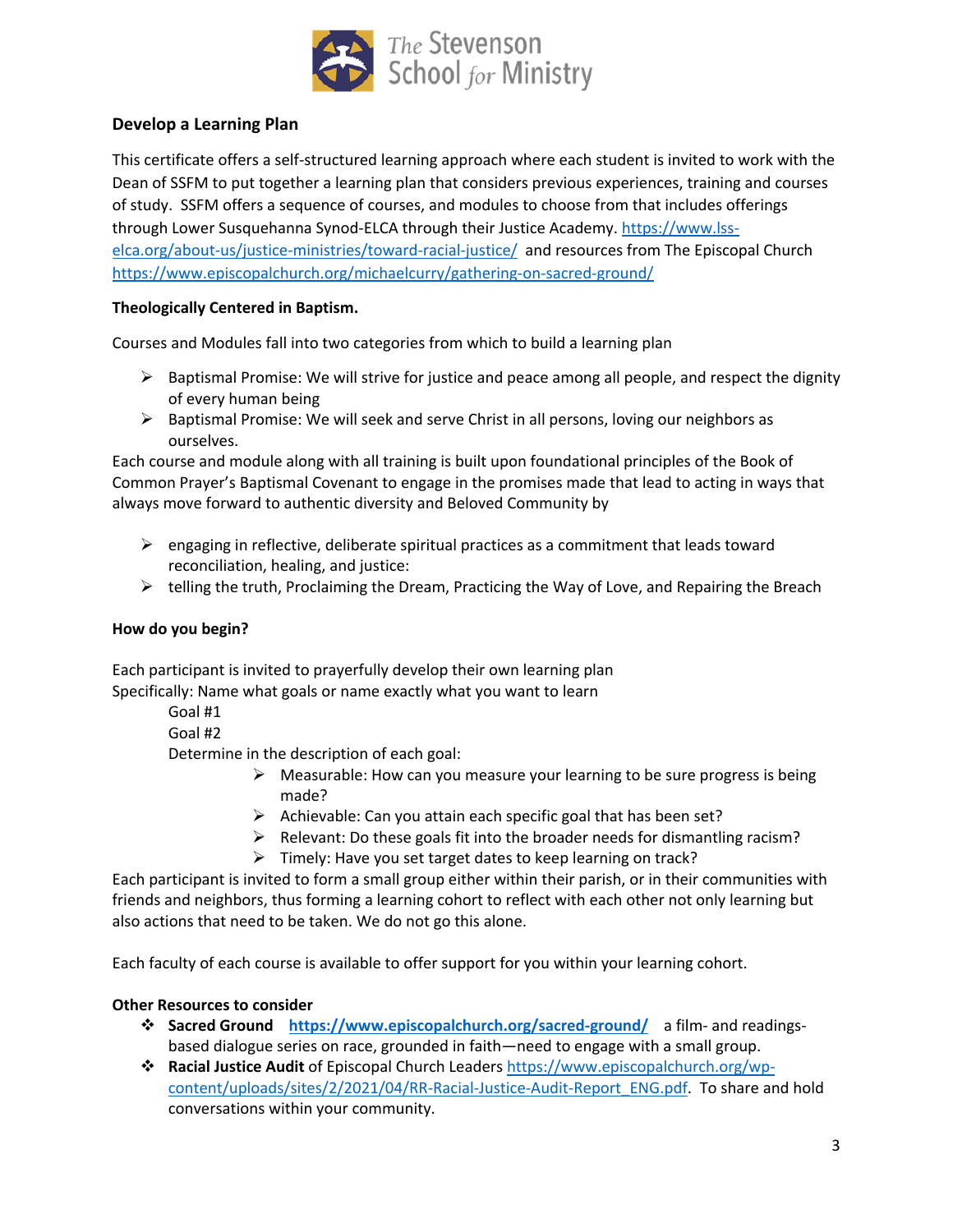

- $\div$  UCC Sacred Conversations Podcast and their Restorative Justice framework, https://www.ucc.org/justice\_racism/ information to be shared in the context of your congregation
- v **Faith + Lead Justice;** justice coursework as well as blogs to supplement our offerings https://faithlead.luthersem.edu/
- v **The Justice Unbound journal** by the Presbyterians is also a good resource, https://justiceunbound.org/, with an arts section as well as well sorted sections on different justice issues

# **Lower Susquehanna Synod-ELCA offerings that we share and can be chosen.**

1. Online Learning: Trauma and Resilience: A Journey Towards Healing with Dr. Kristen Albert and the Rev. Carla Christopher Wilson

While we know that the COVID-19 pandemic brought with it more than its fair share of uncertainty and trauma, so too did other conditions of 2020 – the economy, politics, isolation, and so much more. Whether we realized it or not, many of us have experienced a degree of trauma resulting in the volatility, uncertainty, and complexity of this time.

Frequency: Self-paced. Recommended length: 14-21 days

Pre-work required: None

Method of Delivery: Asynchronous with opportunities for interaction with other participants and facilitators throughout the course of the program.

Cost: \$30 per person.

Start Date: Rolling Open Enrollment. https://turningpointsllc.dreamseedo.org/ Begin any time. Pay by CC at Point of Sale.

Questions? Contact Kristen@LiveWorkSatisfied.com, or call 717-371-2994

2. Lower Susquehanna Synod-ELCA is forming Justice Academy, which will offer a series of learning modules both asynchronous and synchronous learning. https://www.lss-elca.org/about-us/justiceministries/ Missional Preaching; Preach Justice, racial justice in small rural congregations tending to culture

# **How do you know when you are ready to receive the certificate?**

**Minimum 6 courses-including Becoming Beloved Community, Racial Justice and the Body of Christ, Liberation theology and Repairing the Breach, 4 webinars/learning weekends/ and an opportunity to put learning into practice. We encourage you to take the Intercultural Development Inventory.**  Through this course of study, you will discover

- 1- frameworks and models to unravel the dynamics of race and racism
- 2- the opportunity to practice behaviors that can help develop capacities needed to lead from a more inclusive orientation.
- 3- cultural competency through the Intercultural Development Inventory® (IDI®) which is the premier cross-culturally valid assessment for building cultural competence
- 4- how to lead with inclusive and racially-just leadership practices
- 5- how to engage in racial dialogue where dignity is centered as a non-negotiable tenant.
- 6- develop an intersectional 'systems map' that identifies the barriers to equity present within the church and community.
- 7- identifying the historical and modern leadership approaches used by racial justice activists